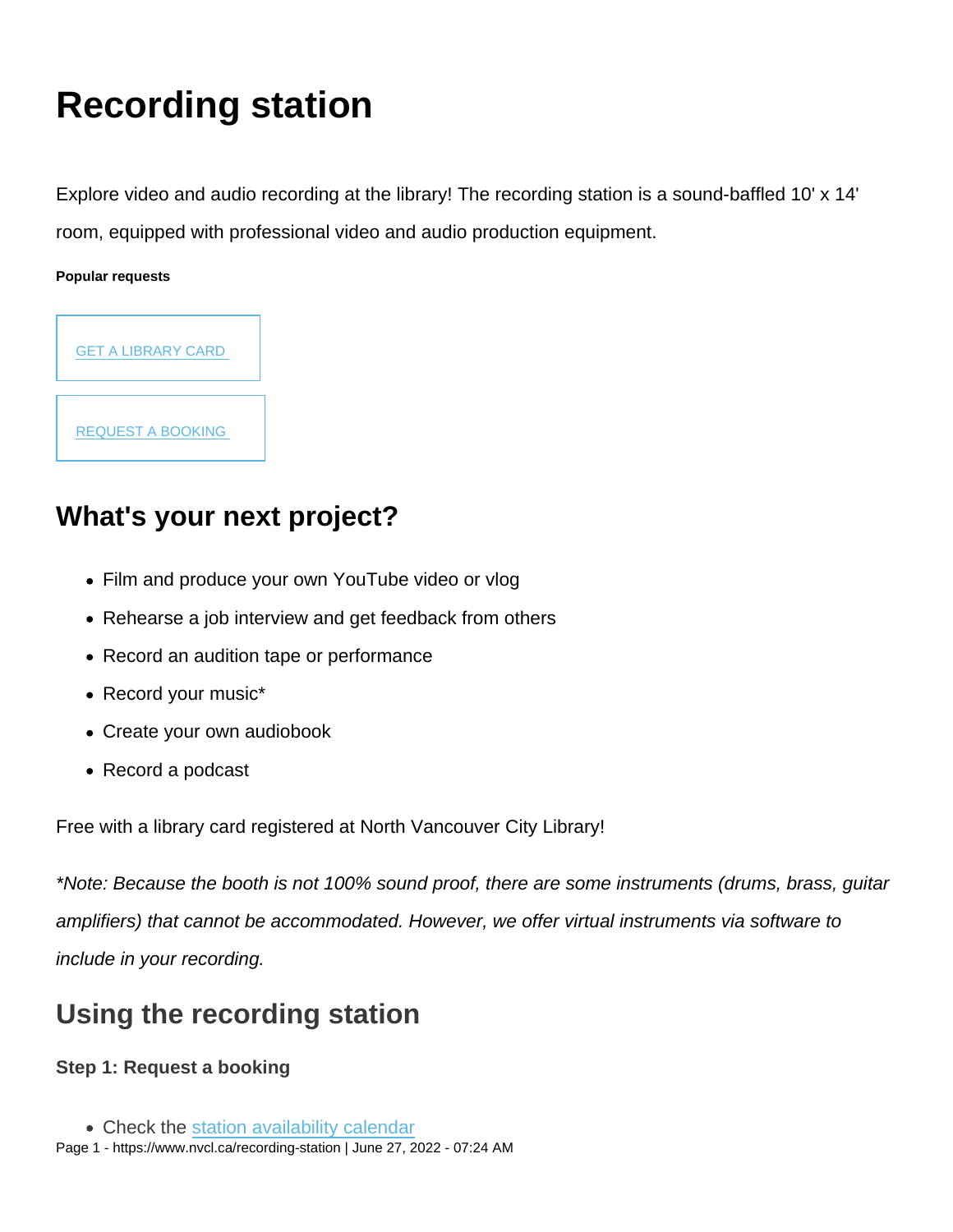- Fill out a [booking request form](https://nvcl.formstack.com/forms/recording_station_booking_form_covid) give us a first choice date and a backup just in case
- Request the equipment you want to borrow on the booking request form
- We will get back to you within 24 hours please note that your booking is not confirmed until you hear back from us!

Step 2: Arrive for your booking

- Please plan to arrive approximately 15 minutes before your booking if you need to borrow any additional equipment (cameras, microphones, etc.)
- Check in at the third floor desk with one piece of photo ID (and your library card if you haven't pre-booked)
- If you are more than 10 minutes late for your booking, it will be cancelled and the time slot opened to other customers

#### Reminders

Please bring a USB flash drive (memory stick) or an external hard drive for saving your files and a 32 GB or greater SDXD card to use in the camcorder.

Station Availability: the Recording Station will be closed for maintenance from June 28 to July 8 while we upgrade critical equipment

[Request a booking](https://nvcl.formstack.com/forms/recording_station_booking_form_covid)

[Station availability calendar](https://teamup.com/ks53b87dd67ed86dc7?showProfileAndInfo=0&showSidepanel=1&showAgendaHeader=1&showAgendaDetails=0&showYearViewHeader=1)

### Booking policies

- All bookings are on a first-come, first-served basis and require at least 24-hours' notice
- Users must be at least 10 years old
- Bookings are for a maximum of three hours per day per group and for a maximum of four

Page 2 URGO MUNG bookings per month June 27, 2022 - 07:24 AM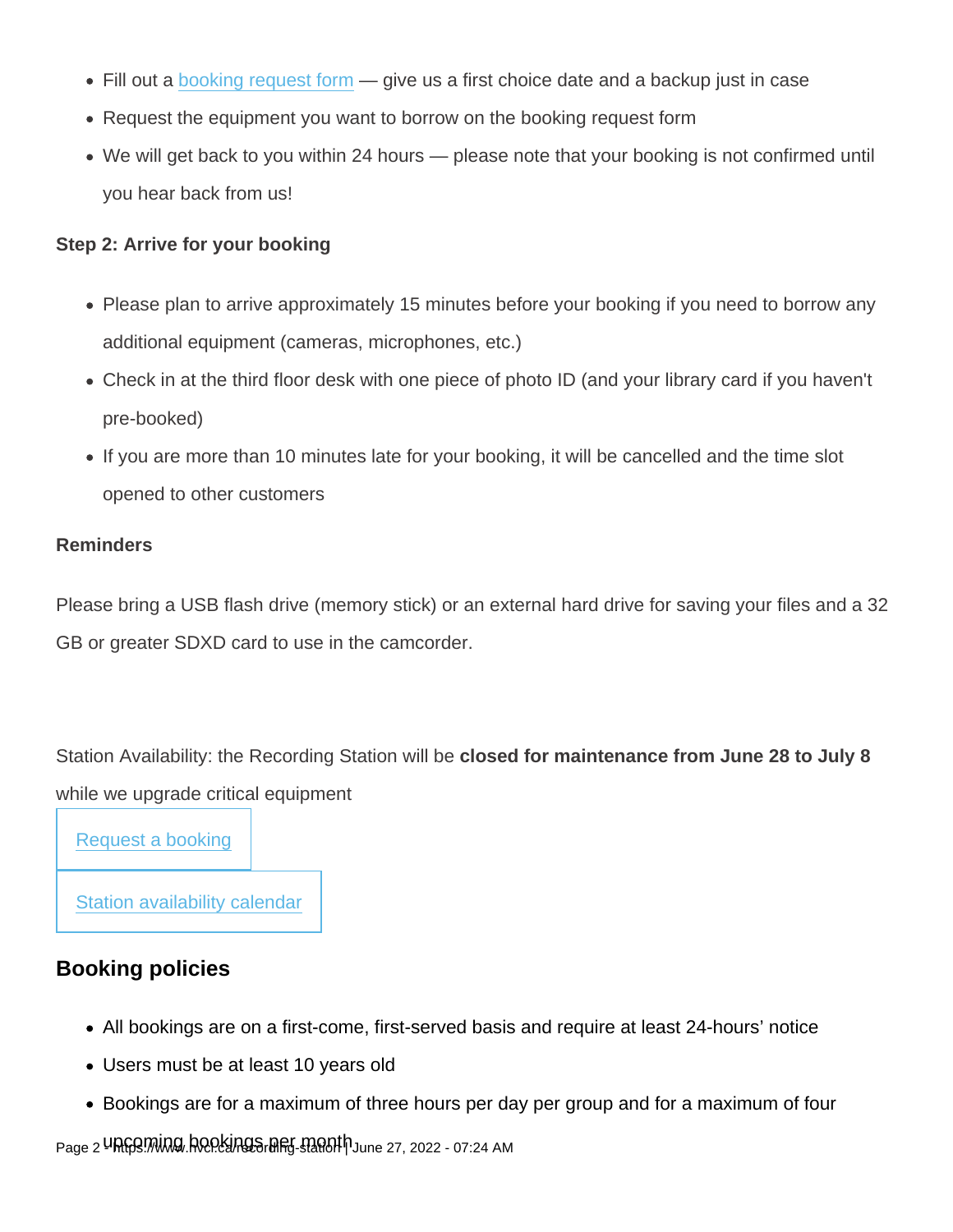- Book up to one month in advance
- No more than four upcoming bookings in the system at one time
- Capacity is limited to four people in the room
- The station is bookable during regular library hours, with one hour at the beginning and end of the day reserved for cleaning

### Available video equipment

#### In the booth

- Video lighting
- Green screen
- Adobe Premiere Elements 15 video editing software
- Adobe Premiere Pro video editing software

#### Borrow from the desk

- SONY FDR-AX53 HANDYCAM, with Rode VideoMic Pro Plus and Parrot teleprompter
- User smartphone kit, with Rode VideoGo microphone
- Reversible black/white backdrop
- Camera tripod

### Video production tutorials

Get started with videography at the recording station:

- [Video recording quick start guide](https://my.nicheacademy.com/nvcl/course/48210)
- [Using the parrot teleprompter](https://my.nicheacademy.com/nvcl/course/48214)
- [Windows video editor quick start guide](https://my.nicheacademy.com/nvcl/course/48215)
- [Fixing audio sync issues with Handbrake](https://my.nicheacademy.com/nvcl/course/48212)

Learn more: [video production tutorials](https://www.nvcl.ca/video-production-tutorials) Page 3 - https://www.nvcl.ca/recording-station | June 27, 2022 - 07:24 AM